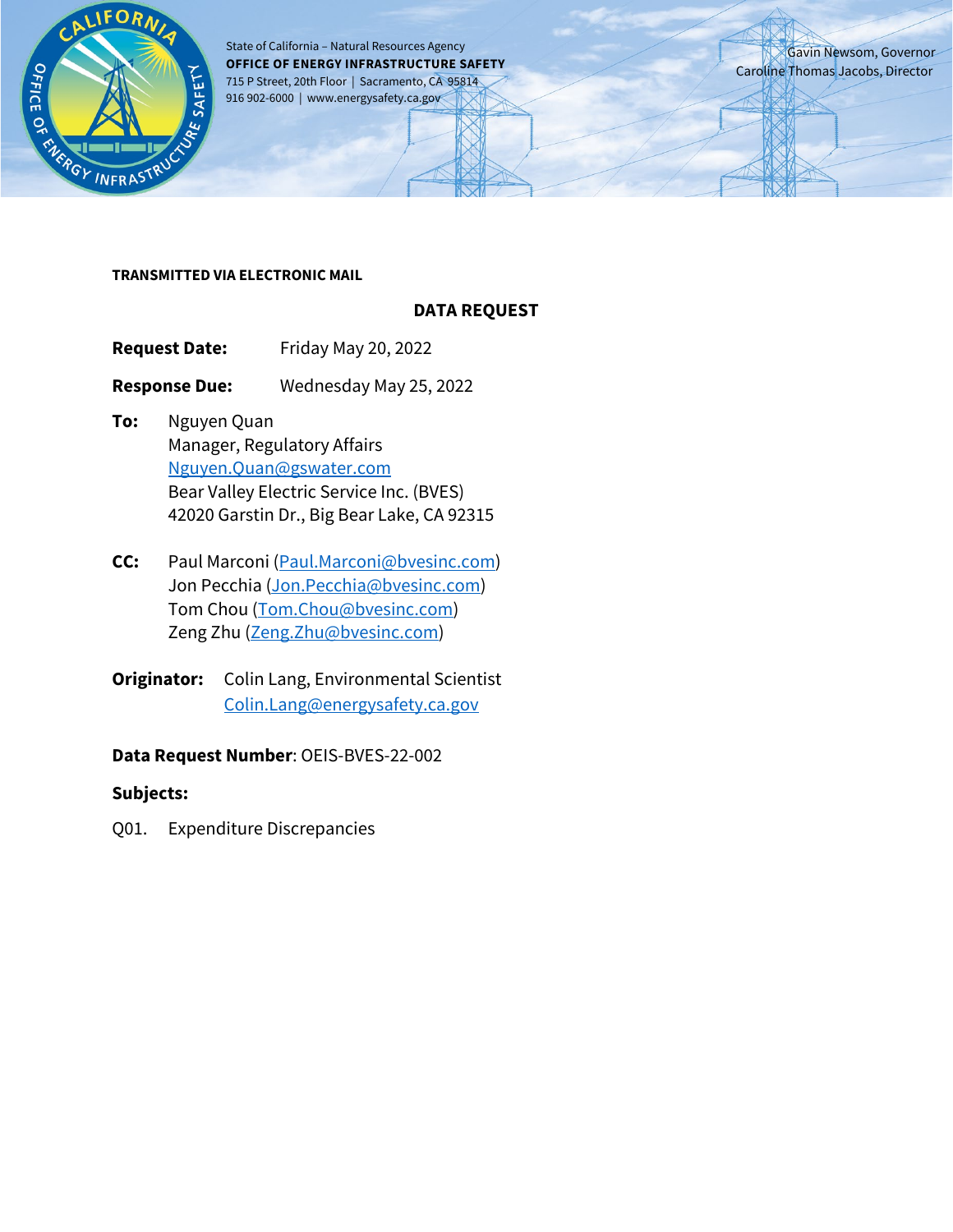# **INSTRUCTIONS**

- a. Provide all information in your possession, custody, or control, or the possession, custody, and/or control of your affiliates or agents, that is responsive to these data requests by the due date identified above.
- b. Responses and documents may be produced and served electronically, but they must be fully machine-readable and searchable.
- c. If you have any questions about the meaning or scope of the data requests herein, direct such questions to the Energy Safety staff identified as the "Originator" of this request at your earliest opportunity.
	- i. Lack of clarity on meaning or scope of requests without prior request for clarification from the "Originator" will not be a permissible reason for incomplete responses and will be regarded as non-compliance with the request.
- d. Identify the personnel (e.g., employees, consultants, agents, etc.) who provided information responsive to each of the data requests below. As used in this context herein, "identify" means to provide the full name, business address, and title of each employee, consultant, or agent who provided such information.
- e. If you do not know the exact answer to any of the requests below, please so indicate and provide your best estimate.
- f. Provide data in its original format (e.g., PDF, Excel, GIS shapefile, etc.), unless otherwise specified in the request.
- g. Send your response to Colin Lang [\(Colin.Lang@energysafety.ca.gov\)](mailto:Colin.Lang@energysafety.ca.gov), sending a copy to:
	- i. Nicole Dunlap [\(Nicole.Dunlap@energysafety.ca.gov\)](mailto:nicole.dunlap@energysafety.ca.gov)
	- ii. Noe Rojas [\(Noe.Rojas@energysafety.ca.gov\)](mailto:noe.rojas@energysafety.ca.gov)